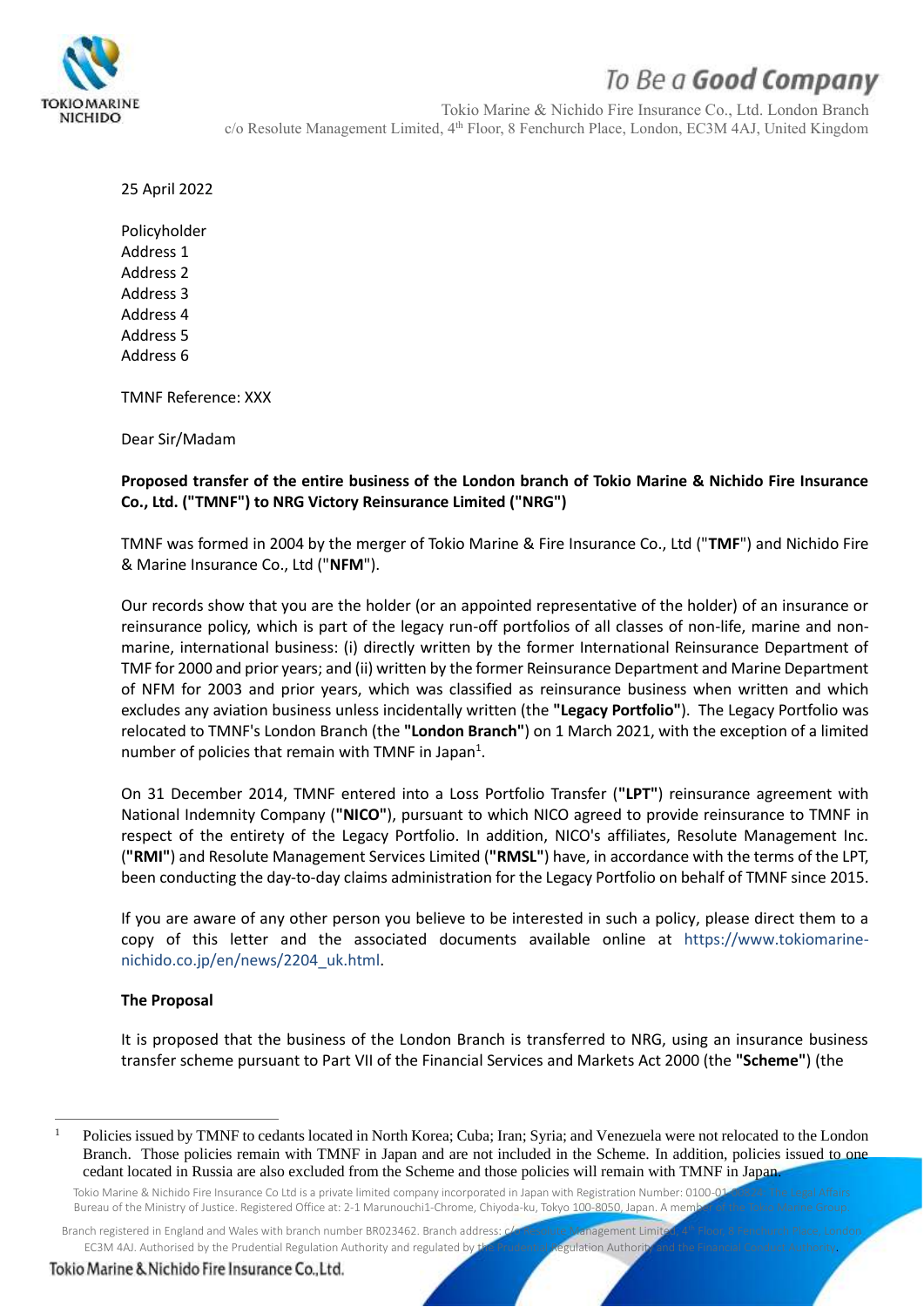

"**Proposed Transfer**"). In order to take effect, the Scheme requires approval from the High Court of England and Wales (the **"Court"**). TMNF is consulting with its UK regulators, the Prudential Regulation Authority (**"PRA"**) and the Financial Conduct Authority (**"FCA"**), who are assessing the Proposed Transfer.

The transfer process requires the appointment of an independent expert to give an opinion on the likely effects of the Proposed Transfer. The appointment of Christopher Clarke of Milliman LLP as the independent expert (the **"Independent Expert"**) has been approved by the PRA (following consultation with the FCA). The Independent Expert's primary duty is to the Court, not to TMNF, NRG or any other party. The Independent Expert has prepared a report of his considerations and findings (the **"Independent Expert Report"**) for the benefit of the Court.

A copy of the Scheme, the Independent Expert Report and a summary of those documents are available to view and download at https://www.tokiomarine-nichido.co.jp/en/news/2204\_uk.html, which will remain up-to-date with key changes to the Proposed Transfer. Alternatively, you may request copies of these documents free of charge by writing to Mayer Brown International LLP, 201 Bishopsgate, London EC2M 3AF, quoting reference 20454/48520/21680074 or by sending an email to [TMNFPart7Transfers@mayerbrown.com.](mailto:TMNFPart7Transfers@mayerbrown.com)

#### **What does this mean for policyholders**

The Court will only approve the Scheme if it considers the Scheme to be appropriate in all the circumstances. If approved by the Court we would expect the transfer to take place on 20 July 2022.

On the Scheme coming into effect, NRG will replace TMNF as the insurer or reinsurer under each transferring policy for which TMNF is currently the insurer or reinsurer. Apart from this, the terms of such policies will not change.

The principal conclusion of the Independent Expert Report is that the Scheme would not adversely affect any cedant or policyholder and that there is no reason why the Scheme should not proceed.

#### **Views of Policyholders**

If you believe that the Scheme would adversely affect you, you are entitled to make representations in writing, appear at the hearing and make representations in person and/or instruct a barrister or solicitor advocate to appear at the hearing as your representative. The court hearing is scheduled for 7 July 2022.

If you intend to instruct someone to appear on your behalf, or to appear at the hearing yourself (to make representations rather than simply attending), please give written notice of that intention, setting out the reasons why you believe that the Scheme might have an adverse effect on you. You should send such notices, or make any written representations, to the email and/or postal addresses given below as soon as possible and preferably by close of business on 30 June 2022. We will share any objections and/or representations received before the hearing with the PRA, the FCA and the Court.

You do not need to take any action unless you consider you would be adversely affected by the Proposed Transfer going ahead and wish to object to the transfer.

Tokio Marine & Nichido Fire Insurance Co Ltd is a private limited company incorporated in Japan with Registration Number: 0100-01 Bureau of the Ministry of Justice. Registered Office at: 2-1 Marunouchi1-Chrome, Chivoda-ku, Tokyo 100-8050, Japan. A meml

Branch registered in England and Wales with branch number BR023462. Branch address: c/o Resolute Management Limite EC3M 4AJ. Authorised by the Prudential Regulation Authority and regulated by the Prudential Regulation Authorit

Tokio Marine & Nichido Fire Insurance Co., Ltd.